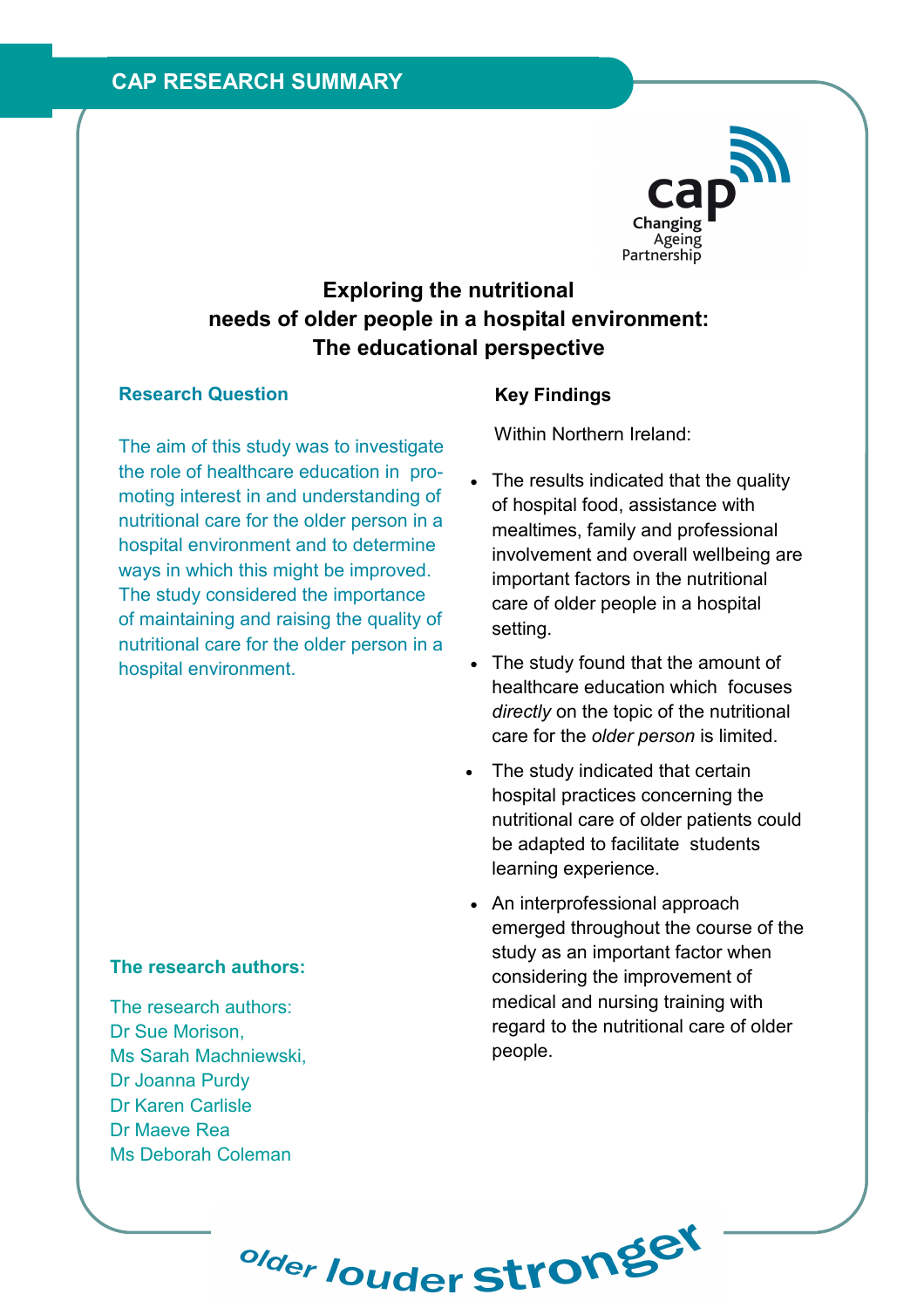#### Methodology

The design of the research is a multivariate qualitative approach. The study was carried out using four separate methods for data collection:

- Interviews/conversations with patients over 65 about their hospital experience of diet and nutrition were conducted with from the Belfast and Western Healthcare and Social Care Trusts.
- Data was collected from the pre and post qualification nursing and medical curriculum documents provided by two of the major Northern Ireland Universities.
- Semi-structured interviews were conducted with a key respondent from medicine and from nursing responsible for curriculum development in an education institution.
- One focus group with medical students and one focus group with nursing students in their final year of study were conducted to discuss their knowledge skills and attitudes with regard to nutrition in care of older people in hospital.

#### Summary of Relevant Literature

With a growing ageing population (Office of National Statistics, 2007) it is more important than ever to ensure the needs and care of older people are adequately addressed by health services. 'Nutrition is the bedrock of good care and recovery from illness - older people are at particular risk of malnutrition and will struggle to respond to treatment or recover well if they are malnourished' (Potter, 2008). Nutritional status has increasingly been associated with a variety of morbid conditions including cancer, heart disease and dementia among persons over the age of 65 (Wells and Dumbrell, 2006.) It has been reported that 40% of older people are malnourished on admission to hospital (ENHA, 2005; Age Concern, 2006; and DHSSPS, 2007;) with six out of ten older people at risk of becoming malnourished, or their situation getting worse whilst in hospital (ENHA, 2005). The ENHA (2005) notes that inadequate professional nutritional training for doctors and nurses is a key issue with malnutrition in general being given little attention in current undergraduate medicine or nursing curricula.

The issue of nutrition in hospital has been given greater impetus in recent years through a number of UK campaigns. In Northern Ireland, the DHSSPS has published its own guidelines: 'Get your 10 a day! The Nursing Care Standards for Patient Food in Hospital' in collaboration with the DHSSPS Directorate of Nursing and Midwifery and the Royal College of Nursing. However, guidelines will only be effective if fully embraced by healthcare professionals and educators at all stages of the education continuum.

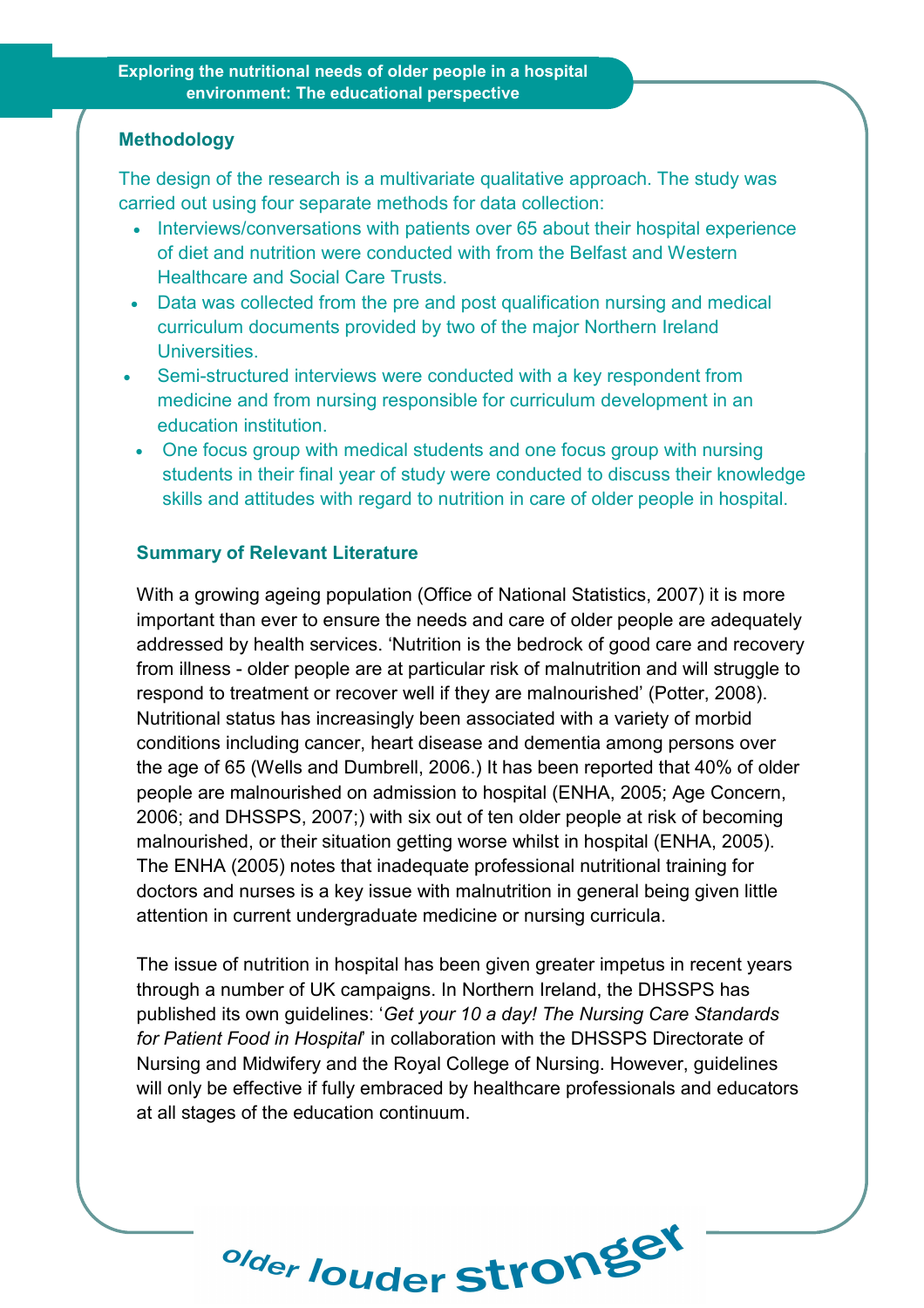## Summary of Findings

The older patients expressed generally positive views of their hospital stay and the nutritional care provided by nursing and auxiliary staff. They appeared reluctant to complain about any aspect of their nutritional care but socio-cultural attitudes may explain this. Nevertheless a number of comments suggested that portion sizes, choice and taste of drinks, choice and timing of hospital food, availability of special utensils, allowing the patient to retain some independence during mealtimes and consistent monitoring of weight are all aspects which are important in the nutritional care of older people in a hospital setting.

The findings of this study suggest that the current amount of nursing and medical teaching time devoted directly to the topic of the nutritional care of older people in a hospital setting is minimal in Northern Ireland. The results suggest that nursing students are taught about nutrition in general and are expected to be able to apply their knowledge of nutritional care to older people as and when appropriate. Although it was assumed that the nursing students were largely able to do this, there were aspects of pre-registration training which the focus group data indicated could be improved. This included increasing the depth of knowledge of nutrition in relation to older people in the event of a dietician not being available.

The results of the focus group with undergraduate medical students suggested that they were not confident in their knowledge of the nutritional care of older people. There are two possible reasons for this. First there was a lack of clarity as far as the students were concerned about the scope of their responsibilities in relation to nutritional aspects of care. This may be a reflection of both limited practical experience and limited compulsory teaching time in relation to the nutritional care of older patients. Second, the medical students believed it to be unlikely that the topic of nutrition would be assessed in an examination at undergraduate level. As a result they felt that many medical students may perceive nutrition as a 'soft subject' or something which can be understood using 'common sense'. Although medical and nursing students learn about various aspects of nutrition throughout their degree they indicated that they would prefer a greater focus on nutrition and older people in the curriculum using an interprofessional approach across a wide range of disciplines.

The study also indicated that certain hospital practices concerning the nutritional care of older patients could be adapted to facilitate students' learning experience. Students encountered a number of problems when transferring their knowledge of nutrition to older people in a hospital setting. For nursing students, these included catering procedures, lack of time to ensure patients were eating, conflict of nutritional care with other responsibilities, a medical rather than nutritional approach to health problems and a low priority for nutrition on the wards. For the medical students, these difficulties included interprofessional barriers, conflict with other responsibilities on the wards and uncertainty in their role for nutritional care.